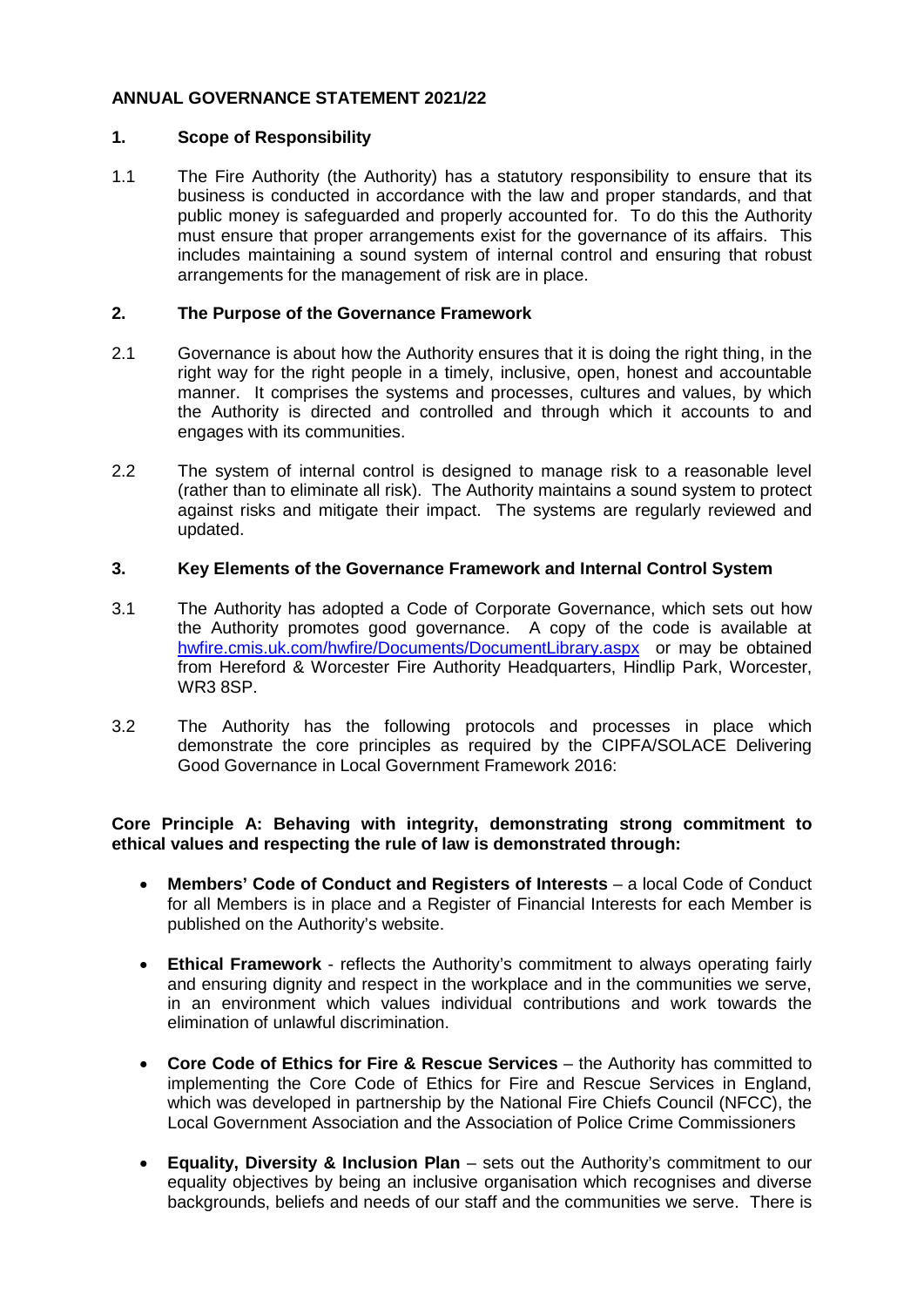an Equality, Diversity & Inclusion Officer is in post and three Fire Authority Members are appointed as Equality, Diversity & Inclusion Champions

- **Code of Conduct for Staff and Register of Staff Interests** requires employees to perform their duties with honesty, integrity, impartiality and objectivity.
- **Whistleblowing Policy** in place for receiving and investigating complaints from staff and/or contractors.
- **Complaints Systems** in place for receiving and investigating complaints from the public. A procedure is also in place for complaints relating to alleged breaches of the Code of Conduct by Members.
- **Anti-Fraud, Bribery and Corruption Policy** the Authority has a zero tolerance approach to fraud, bribery and corruption, whether it is attempted from inside or outside the organisation.
- **Monitoring Officer** provides advice on the scope of the powers and responsibilities of the Authority. The Monitoring Officer has a statutory duty to ensure lawfulness and fairness of decision making and also to receive allegations of breaches of the Code of Conduct by Authority Members. The Head of Legal Services acts as the Authority's Monitoring Officer and is governed by the professional standards set by the Solicitors' Regulation Authority.

#### **Core Principle B: Ensuring openness and comprehensive stakeholder engagement demonstrated through:**

- **Public Participation at Authority meetings** members of the public can raise any topic at full Authority meetings as long as it is relevant to the duties and power of the Fire Authority. In the case of meetings that were held virtually during the Covid-19 pandemic, these were. streamed live on Youtube.
- **Public Consultation** public consultation on the draft Community Risk Management Plan 2021-25 took place between 6 July 2020 and 25 September 2020. This included public focus groups and an on-line questionnaire sent to key stakeholders, including councillors, parish and town councils, libraries, housing associations and trusts, voluntary organisations, faith and community groups, as well as other fire and rescue services, emergency services and representative bodies.
- **Internal engagement** the Authority is committed to ensuring effective engagement with its staff. In additional to consultation and negotiation with recognised trade union bodies, for example via the Joint Consultative Committee (JCC), staff groups such as women@hwfire provide forums for engagement with staff. The Authority has also appointed an Employee Engagement and Wellbeing Officer
- **Active engagement with partners** the Authority is represented on Local Strategic Partnerships, the Safer Roads Partnership and local Community Safety Partnerships. The Authority has also worked closely with West Mercia Police with regards to sharing buildings and assets and has set up a strategic alliance with Shropshire Fire and Rescue Service with a Strategic Alliance Plan 2018-2022 in place.

#### **Core Principle C: Defining outcomes in terms of sustainable economic, social and environmental benefits demonstrated through:**

• **Fire Authority Annual Report 2021/22** (Corporate Plan) - incorporates the future outlook and objectives for the year.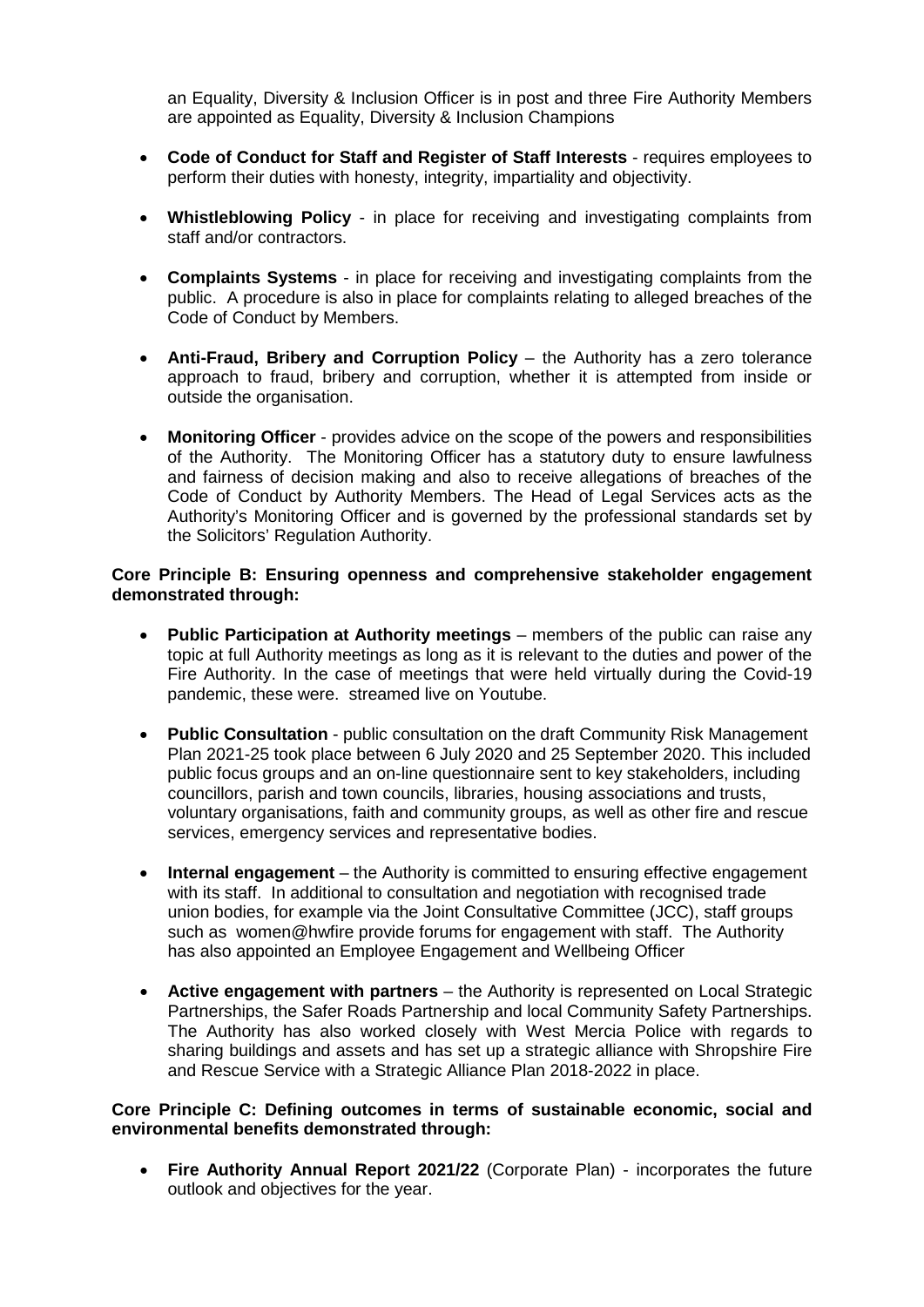- **Community Risk Management Plan 2021-2025 (CRMP)** sets out how we will deliver sustainable services for our communities.
- **Core Strategies -** the Service has published core strategies for Prevention, Protection and Response showing how the commitments in the CRMP will be delivered
- **Strategic Projects Programme –** a programme of major projects identified as being critical to the success of the organisation because they ensure its on-going resilience in the coming years. The projects in the programme include new fire stations, the roll out of vital new technology upgrades as part of national projects, and pivotal work with local partner organisations.
- **Fleet Strategy 2016-2021 –** provides a structured approach to vehicle management that ensures the Authority continues to provide and maintain an effective fleet of vehicles to ensure that staff can undertake their jobs effectively.
- **Property Strategy 2018-2023** to ensure premises are sustainable, safe and meet operational need
- **ICT Strategy 2017-2020 -** provides a comprehensive picture of how the Authority will use ICT to support the services it provides
- **Environmental Sustainability Plan 2021-2025** sets out how we will continue to improve the ways in which we use our resources to ensure the least harm to our environment

## **Core Principle D: Determining the interventions necessary to optimise the achievement of the intended outcomes demonstrated through:**

- **Performance Management Framework** a comprehensive set of key performance indicators measures the quality of service for users. Performance is monitored on a quarterly basis by the Authority's Policy & Resources Committee and Senior Management Board to ensure that services are delivered in accordance with the Authority's objectives and best use of resources.
- **Medium Term Financial Plan -** sets out the resources needed to deliver services.
- **Strategic Risk Register** identifies controls to mitigate inherent identified risks and is monitored on an on-going basis with exception reporting to the Senior Management Board and to the Audit & Standards Committee.
- **Departmental Risk Registers** reviewed by managers on a quarterly basis.

## **Core Principle E: Developing the entity's capacity, including the capability of its leadership and the individuals within it demonstrated through:**

- **Constitution** defines the roles and responsibilities of the Authority, Committees, Members and Officers and the protocols to be followed.
- **Fire Authority Members** all new Members are provided with an induction and information is available for all Members to further develop fire-specific knowledge during their tenure.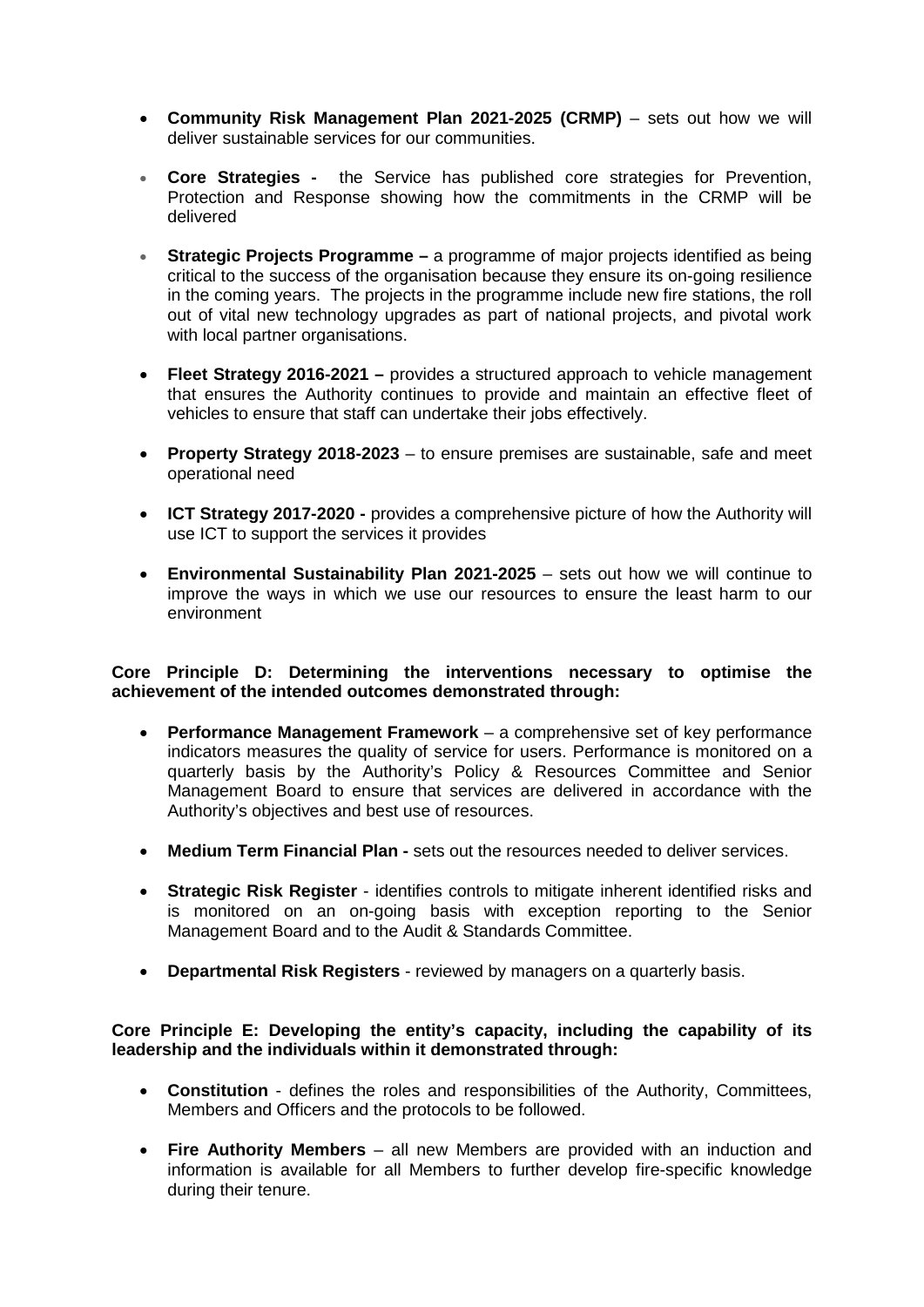- **Senior Management Board (SMB) –** involves all Principal Officers and Assistant Directors in supporting the Chief Fire Officer to lead the Service.
- **People Strategy 2020 - 2022** sets out how the Authority is supporting its workforce to become more resilient and diverse, to develop their skills and maximise their wellbeing at work.
- **Staff Development Process** Individual Appraisals are in place for all staff to enable personal objectives to be set which contribute to the overall aims of the Authority. Competency training records and a course management system are also in place.

#### **Core Principle F: Managing risks and performance through robust internal control and strong public financial management demonstrated through:**

- **Audit & Standards Committee** reviews arrangements for identifying and managing the Authority's business risks and the approval of policies in respect of the Authority's governance framework.
- **Chief Financial Officer (Treasurer)** ensures the sound administration of the financial affairs of the Authority, as required by the statutory duties associated with s.151 of the Local Government Act 1972, the Local Government Finance Act 1988 and the Accounts and Audit Regulations 2015. The Chief Financial Officer is also governed by professional standards set by CIPFA.
- **Risk Management Strategy** ensures that the Authority identifies strategic risks and applies the most cost effective control mechanisms to manage those risks.
- **Business Continuity Plans** these plans have been implemented during the Covid-19 pandemic to ensure the delivery of core functions.

## **Core Principle G: Implementing good practices in transparency, reporting and audit to deliver effective accountability demonstrated through:**

- **Transparency Information** published on the website in accordance with the Local Government Transparency Code to promote openness and accountability through reporting on local decision making, public spending and democratic processes.
- **Agendas, minutes and decisions** published on the website and includes the rationale and considerations on which decisions are based.
- **Internal Auditors** Worcestershire Internal Audit Shared Service Audit Team provides the internal audit function for the Authority and reports quarterly to the Audit & Standards Committee.
- **External Auditors**  Grant Thornton UK LLP provides the external audit services to the Authority and reports regularly to the Audit & Standards Committee.
- **Annual Assurance Statement** provides staff, partners and local communities with an assurance that the Authority is doing everything it can to keep them safe and that it is providing value for money.